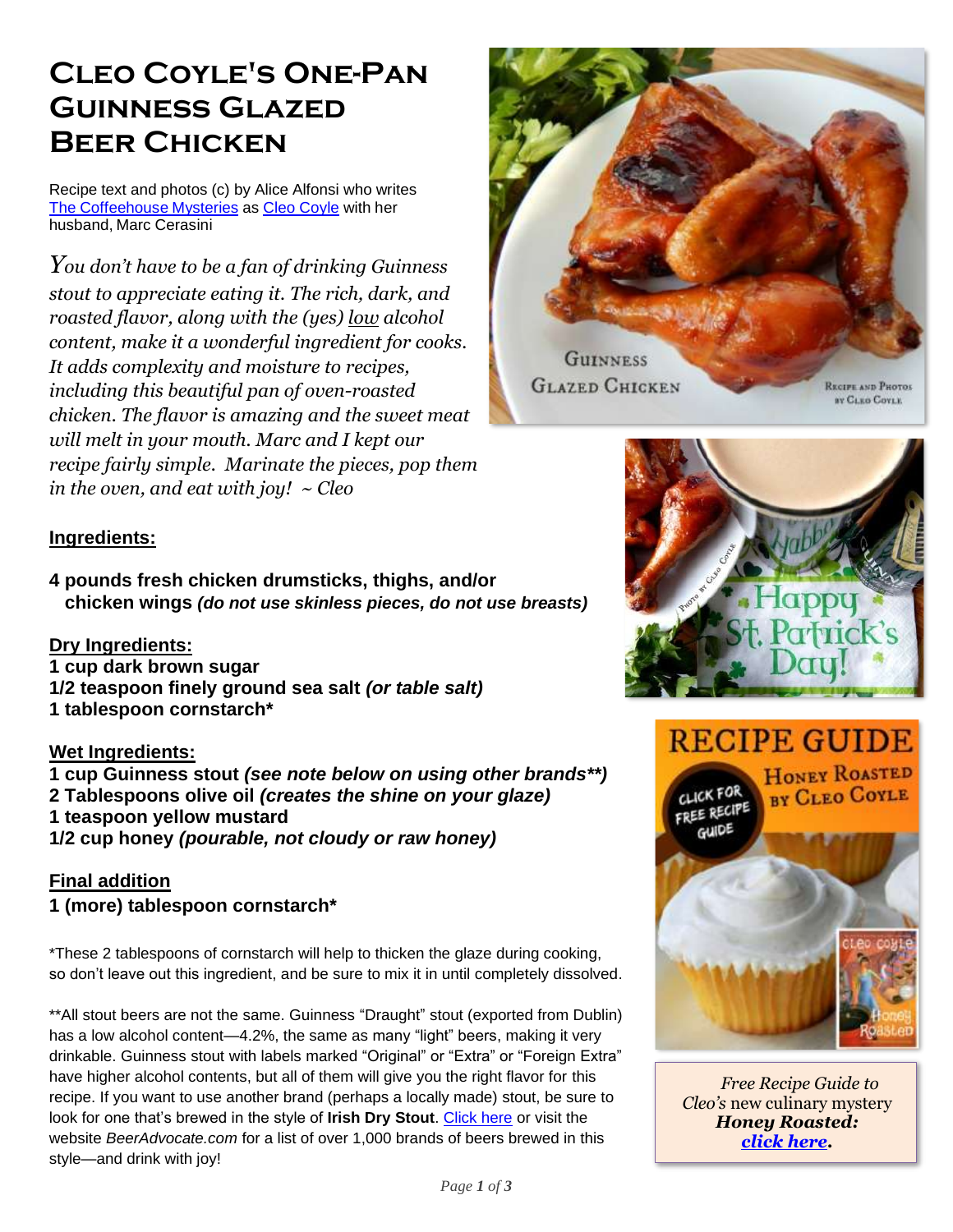**Step 1—Prep the Chicken:** Wash your chicken parts, pat them very dry with a paper towel, and set them aside. For this recipe, we used 8 wings, 4 drumsticks, and 4 thighs. This added up to about 4 pounds of chicken. Be sure to use chicken with skins on. We don't recommend using breasts. *(Breasts are larger than other chicken parts and may need longer marinating and roasting times.)*

**Step 2—Mix the marinade/glaze:** In a mixing bowl, whisk together the dry ingredients (dark brown sugar, salt, and 1 T. cornstarch). Whisk in the wet ingredients (Guinness, mustard, olive oil, honey). Whisk well, making sure the dry ingredients are completely dissolved into the wet ingredients.



**Step 3—Marinate for 3 hours:** Place the chicken parts into a single layer in a large plastic container (or sealable plastic bags). Pour the marinade over the parts. Seal the container and flip it a few times, shaking gently to coat the chicken pieces. Place the container in the refrigerator and let the chicken marinate for 3 hours (and no more).

**Step 4—Prepare to cook:** Preheat your oven a good 30 minutes to 450° F. Line a shallow baking or roasting pan with heavy-duty aluminum foil and coat with non-stick spray. Remove the chicken parts from the marinade (do not wash) and place them in your prepared pan in a single layer, skin side up. **Stir the final 1 tablespoon of cornstarch into the remaining marinade liquid, seal the container and shake well, until the cornstarch is completely dissolved.** Pour this remaining marinade liquid over chicken pieces in pan.